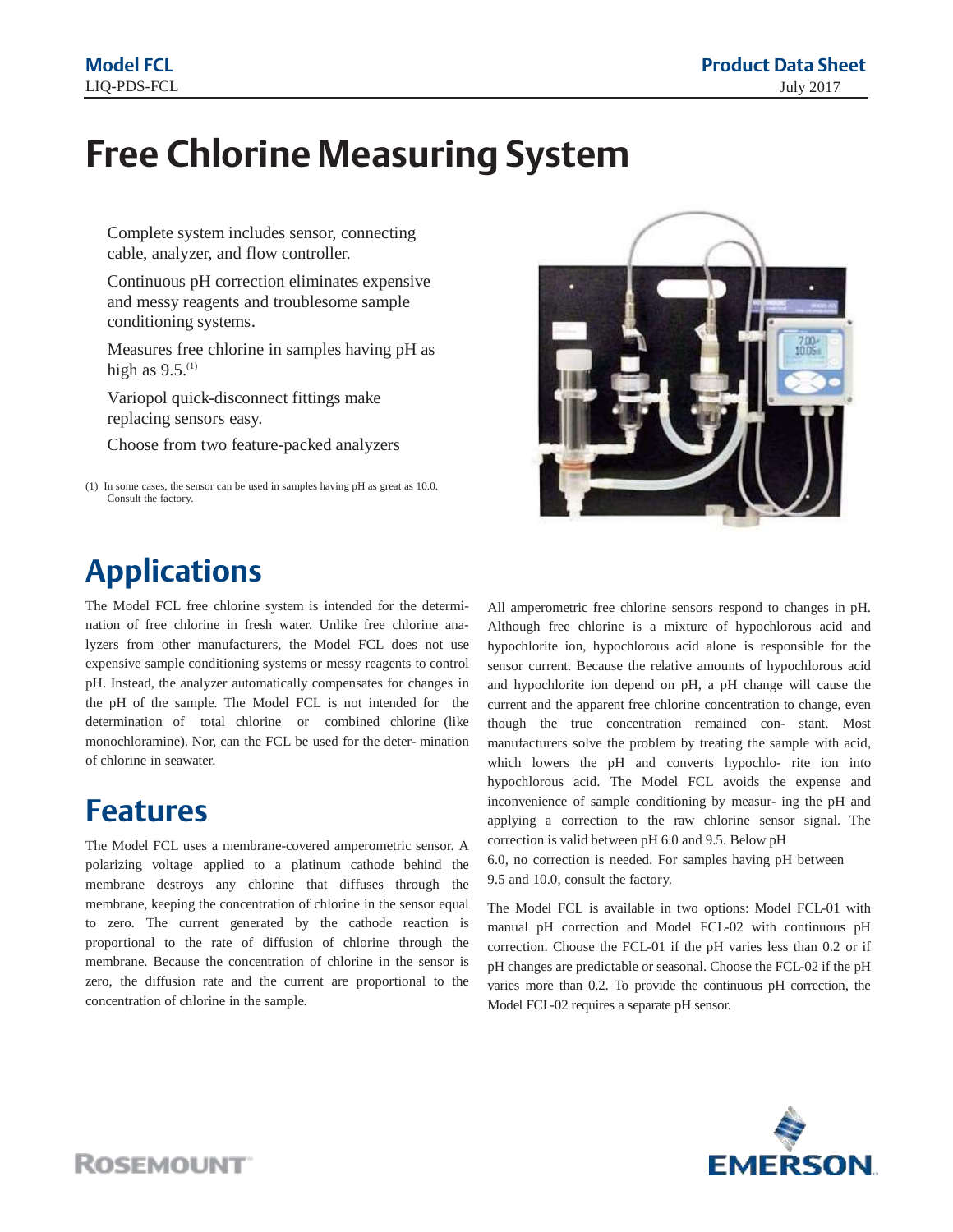Maintenance is fast and easy. Replacing a membrane requires no special tools or fixtures. A screw cap holds the pre-tensioned membrane in place. Replacing the electrolyte solution takes only minutes.

Valves, rotameters, and pressure regulators to control sample flow are things of the past with the Model FCL. A constant head overflow sampler ensures the correct sample flow to the sensors. To eliminate wiring hassles, quick-disconnect Variopol cable prewired to the analyzer is standard.

The Model FCL is available with the choice of two easy to use analyzers.

Stable free chlorine standards do not exist. The chlorine sensor must be calibrated using the results of a laboratory test run on a grab sample.

## **Specifications– General**

#### **Sample requirements:**

Pressure: 3 to 65 psig (122 to 549 kPa abs). A check valve in the inlet prevents the sensor flow cells from going dry if sample flow is lost. The check valve opens at 3 psig (122 kPa abs). If the check valve is removed, minimum pressure is 1 psig (108 kPa abs).

Temperature: 32 to  $122^{\circ}F$  (0 to  $50^{\circ}$ )

Minimum Flow: 3 gal/hr (11 L/hr)

Maximum flow: 80 gal/hr (303 L/hr); high flow causes the overflow tube to back up.

#### **Sample Conductivity:** >50 μS/cm at 25°C

- **Process connection:** 1/4-in OD tubing compression fitting (can be removed and replaced with a barbed fitting for use with soft tubing).
- **Drain connection:** 3/4-in barbed fitting. Sample must drain to open atmosphere.

#### **Wetted parts:**

- Overflow sampler and flow cell: acrylic, polycarbonate, polyester, Kynar®(1) , nylon, silicone
- Chlorine sensor: Noryl®(2), Viton®(3), wood, silicone, polyethersulfone, polyester, and platinum
- pH sensor (3900VP): Stainless steel, glass, Teflon®<sup>(4)</sup>, polyphenylene sulfide, EPDM, and silicone

**Response time to step change in chlorine concentration:**

<80 sec to 95% of final reading for inlet sample flow of 3 gph (11 L/hr).

#### **Weight/shipping weight:**

Model FCL-01: 10 lb/13 lb (4.5 kg/6.0 kg)

Model FCL-02: 11 lb/14 lb (5.0 kg/6.5 kg) [rounded to the nearest 1 lb. (0.5 kg)]

## **Specifications– Chlorine Sensor**

- **Free chlorine range:** 0 to 10 ppm as Cl<sub>2</sub>. For higher ranges, consult the factory.
- **pH correction range:** 6.0 to 9.5. For samples having pH between 9.5 and 10.0, consult the factory. Correction is not needed if pH < 6.0. For manual pH correction, choose option - 01. For continuous pH correction choose option -02.
- **Accuracy**: Accuracy depends on the accuracy of the chemical test used to calibrate the sensor.

**Interferences**: Monochloramine, permanganate, peroxides.

**Electrolyte volume:** 25 mL (approx.)

**Electrolyte life:** 3 months (approx.); for best results replace electrolyte monthly.

## **Specifications– Model 1056 Analyzer**

**Case**: Polycarbonate NEMA 4X/CSA 4 (IP65).

**Conduit openings:** Accepts PG13.5 or 1/2 in. conduit fittings

- **Display:** Monochromatic back-lit LCD. Main character height 0.6 in (15mm). Display is user-programmable
- **Languages:** English, French, German, Italian, Spanish, Portuguese, and Chinese.
- **Ambient temperature and humidity:** 32 to 131°F (0 to 55°C); RH 5 to 95% (con-condensing)

**Storage temperature:** -4 to 140°F (-20°C and 60°C)

**Power:** 84-265 Vac, 47.5 to 65.0 Hz, switching, 15 W

Equipment protected by double insulation

<sup>(1)</sup> Kynar is a registered trademark of Elf Atochem North America.

<sup>(2)</sup> Noryl is a registered trademark of General Electric.

<sup>(3)</sup> Viton is a registered trademark of E.I. duPont de Nemours & Co.

<sup>(4)</sup> Teflon is a registered trademark of E.I. duPont de Nemours & Co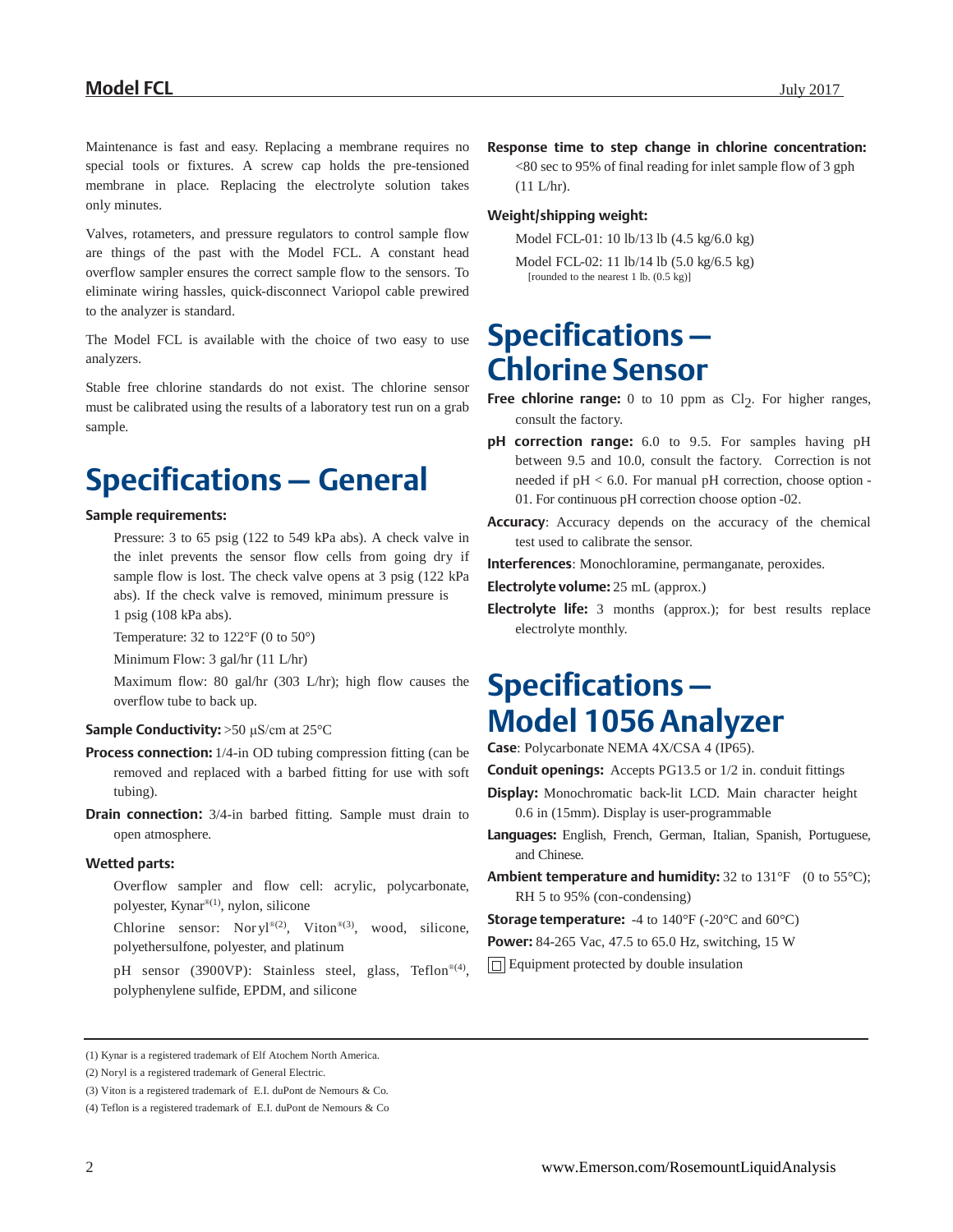#### **RFI/EMI:** EN-61326 C E **LVD:** EN-61010-1

**Outputs:** Two 4-20 mA or 0-20 mA isolated outputs. Continuously adjustable. Linear or logarithmic. Maximum load 550 Ω. Output dampening is user-adjustable.

**Alarms:** Four alarm relays. Any relay can be configured as a fault alarm instead of a process alarm. Each relay can be configured independently and each can be programmed with interval timer settings.

**Relays:** Form C, SPDT, epoxy sealed

#### **Relay Contact ratings:**

 $\sqrt{4}$  5 A at 28 VDC or 300 VAC (resistive) 1/8 HP at 120/240 VAC.

- **Terminal Connections Rating:** Power connector (3-leads): 18-12 AWG wire size. Current output connectors (2-leads): 24-16 AWG wire size. Alarm relay terminal blocks: 18-16 AWG wire size
- **Hazardous Location Approvals:** For more information refer to the Model 1056 product data sheet 71-1056. Approvals apply to the analyzer only. The FCL is not suitable for use in hazardous areas.

## **Specifications– Model 56 Analyzer**

**Case:** Polycarbonate

- **Display:** Full color LCD, 3.75 x 2.20 in. (95 x 56 mm); display can be customized by the user.
- **Languages:** English, French, German, Italian, Spanish, Portuguese, Chinese, Russian, and Polish.
- **Ambient Temperature and Humidity:** 14 to 140°F (-10 to 60°C); RH 5 to 95% (non-condensing). Between 23 and 131°F (-5 to 55°C) there is no visible degradation in display response or performance.

**Storage temperature:** -4 to 140°F (-20 to 60°C)

**Power:** 85 to 265 VAC, 47.5 to 65.0 Hz, 20 W

**RFI/EMI:** EN-61326 **LVD:** EN-6101-01



**Outputs:** Four 4-20 or 0-20 mA isolated current outputs; assignable to measurement or temperature; fully scalable; maximum load 550 Ω. HART digital signal is superimposed on output 1.

**Alarms and Timers:** Four relays, fully configurable as a setpoint alarm, interval timer, TPC, bleed and feed timer, delay timer, date and time timer, and fault alarm.

**Relays:** Form C, SPDT, epoxy sealed.

#### **Relay Contact ratings:**

5 A at 28 VDC or 300 VAC (resistive)  $\sqrt{4}$  1/8 HP at 120/240 VAC

- **Control features:** PID control (analog output) and time proportional control or TPC (relays) are standard.
- **Data logger:** Data automatically stored every 30 seconds for 30 days; older data removed to make room for new data. The following data are automatically stored:

*Chlorine:* date and time, ppm, temperature, raw sensor current

*pH:* date and time, pH, temperature, mV, glass impedance, and reference impedance (if available)

- **Event logger:** Stores up to 300 events with data and time stamp: faults, warnings, calibration data, calibration results (pass or fail), power on/off cycles, and hold on/off. Alarm relay activation and deactivation can also be stored. Older events are automatically removed to make room for new events.
- **Data and event downloading:** through USB port on front panel.
- **Graphical display:** Dual graphical display shows measurement data on the y-axis and time on the x-axis. Y-axis is fully assignable and scalable. X-axis can be set to one hour, one day, seven days, or 30 days.
- **Digital communications:** HART digital communications is standard.
- **Hazardous Location Approvals:** For more information refer to the Model 56 product data sheet 71-56. Approvals apply to the analyzer only. The FCL is not suitable for use in hazardous areas.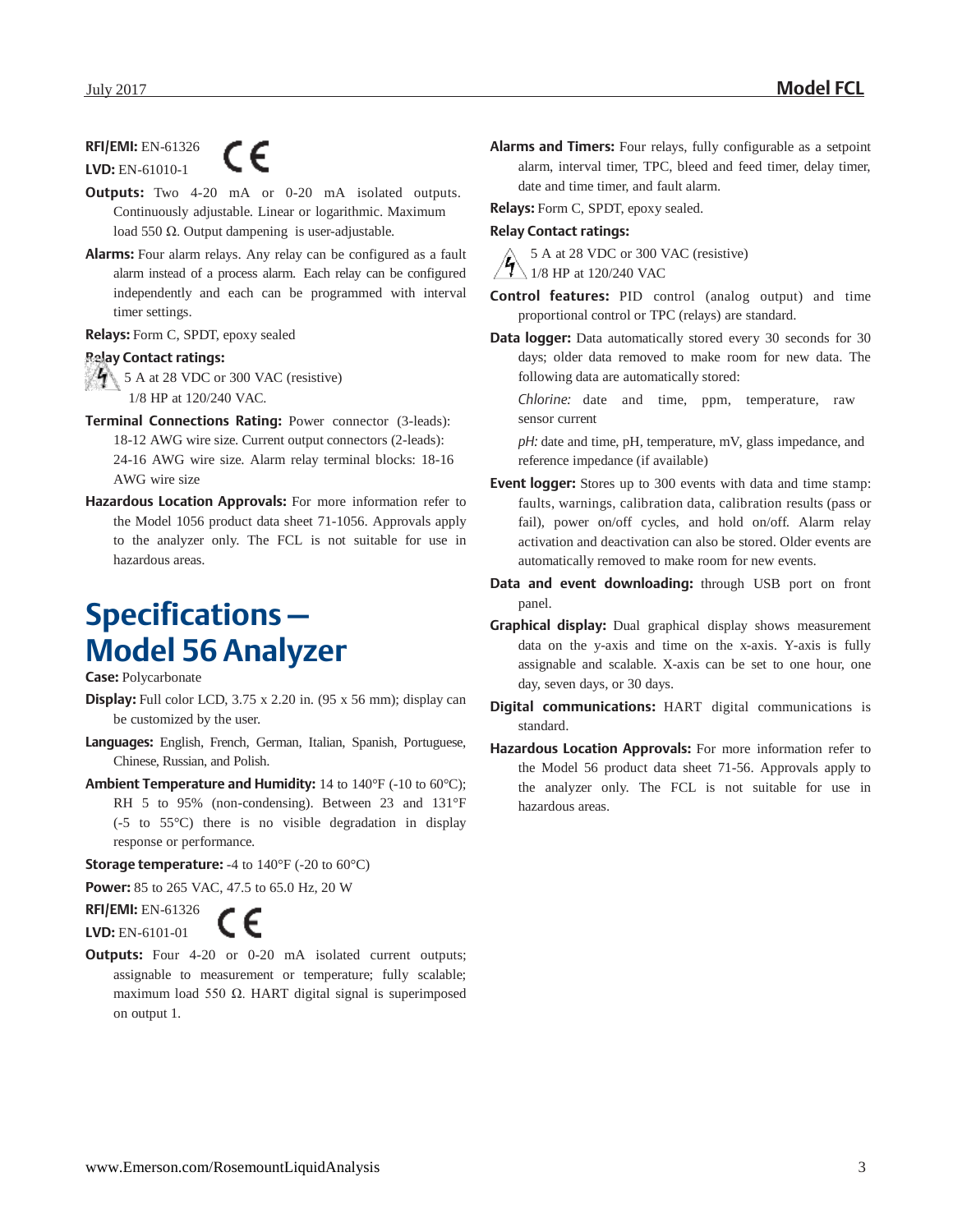

### **Model FCL-01-220 shown. All versions of the FCL-01 have the same overall dimensions**

### **Model FCL-02-221 shown. All versions of the FCL-02 have the same overall dimensions**

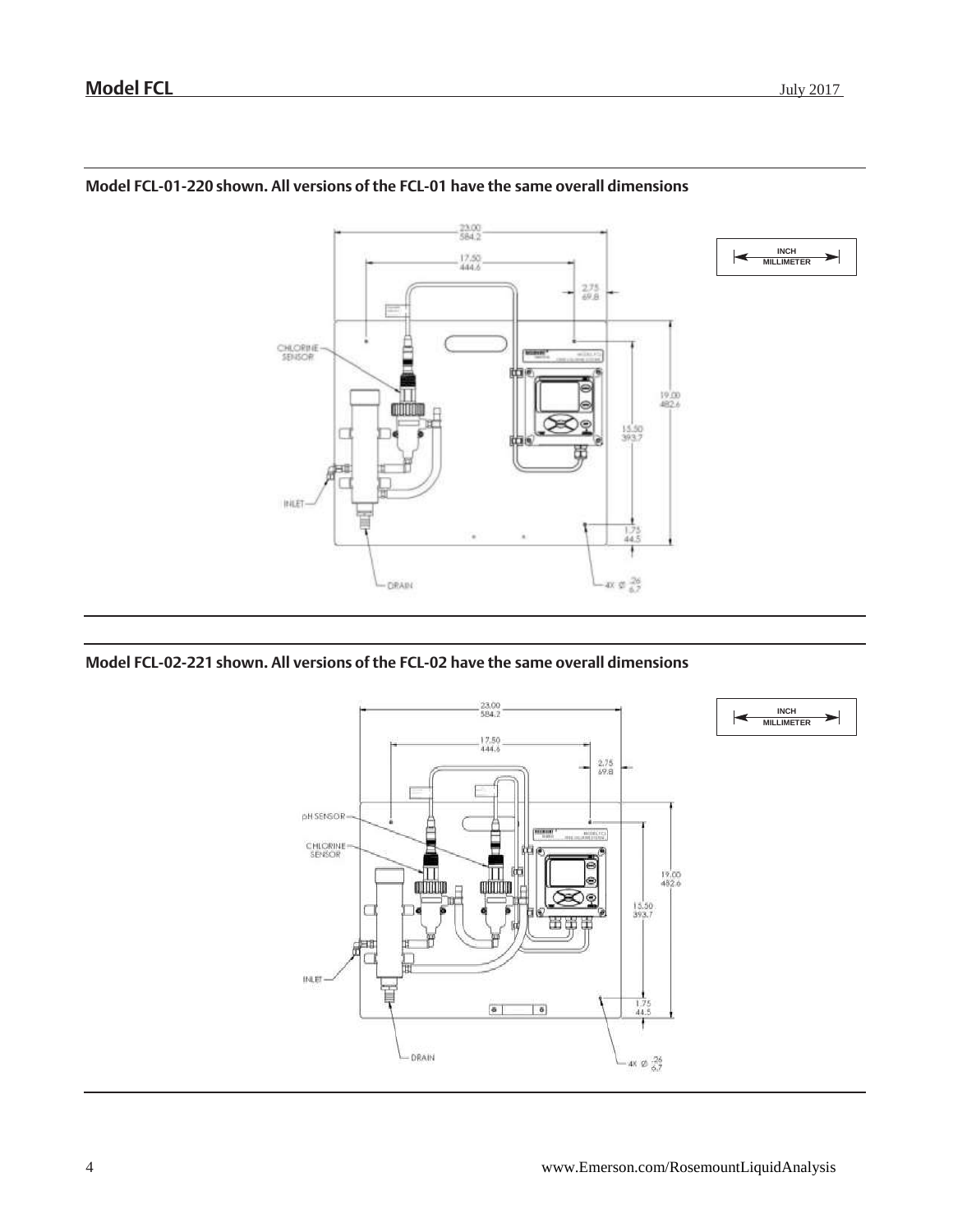## **Model FCL-1056 EngineeringSpecification**

- 1. The system shall be suitable for the determination of free chlorine in water having conductivity greater than about 50 uS/cm at 25°C and pH between about 5.5 and 9.5 without the use of reagents.
- 2. The system shall consist of an analyzer, a free chlorine sensor, a pH sensor (if required), flow cells for each sensor, and a flow controller. The components shall be mounted on a back plate. Sensor cables shall be pre-wired to the analyzer. Sensors shall plug into the cables using Variopol quick dis- connect fittings. The sensor flow cells shall be clear plastic to allow the sensors to be easily inspected for fouling. The inlet shall be fitted with a check valve to ensure the sensors remain wet in the event sample flow is lost.
- 3. The system shall use no mechanical devices, such as pressure regulators, valves, or rotameters, to control flow. Instead, flow shall be regulated using a constant head flow controller. Minimum sample flow shall be no more than about 3 gallons per hour (11 liters per hour). Maximum flow can be as high as 80 gallons per hour (303 liters per hour). The flow controller shall be able to handle inlet pressure between 3 and 65 psig (122 to 549 kPa abs) and temperature between 32 and 122°F (0 and  $50^{\circ}$ C).
- 4. The free chlorine sensor shall be a two-electrode, membranecovered amperometric sensor. The free chlorine sensor shall be fitted with an RTD to allow continuous correction for changes in membrane permeability caused by temperature. The linear range of the free chlorine sensor shall be at least between 0 and 10 ppm as  $Cl<sub>2</sub>$ .
- 5. The pH sensor shall be a combination electrode having a glass sensing membrane and a double junction reference electrode.
- 6. The pH sensor shall be required if the pH of the sample varies more than about 0.2 units peak-to-peak. For pH variations less than 0.2, the pH sensor shall generally not be required.
- 7. The analyzer shall have dual input, one for the free chlorine sensor and the other for the pH sensor (if needed). The analyzer shall receive the raw signal from the free chlorine sensor and automatically correct it for temperature and pH effects. Results shall be displayed as  $ppm Cl<sub>2</sub>$ .
- 8. The analyzer shall require single point calibration. A correction for the sensor zero current shall also be available.
- 9. The analyzer shall have automatic buffer recognition for pH sensor calibration.
- 10. The analyzer shall have a four line, back lit display. The display shall show ppm chlorine, pH (if required), and temperature on one screen. The display shall be programmable to show additional information such as raw sensor current.
- 11. The analyzer shall be capable of operating between 32 and 131°F (0 and 55°C) and between 5 and 95% relative humidity (non-condensing).
- 12. The analyzer shall have dual 0/4-20 mA isolated outputs. Outputs shall be fully scalable and assignable independently to chlorine, pH, or temperature.
- 13. The analyzer shall have four alarm relays fully programmable for logic (high or low operation), dead band, and setpoint. Relays shall also be configurable to energize when the analyzer detects a fault with the sensor or itself.
- 14. All analyzer programming shall be through a front panel membrane keypad. The language (English, Spanish, Italian, Portuguese, German, French, or Chinese) used in the menu screens shall be selectable by the user.
- 15. The analyzer shall have a security feature to prevent unauthorized tampering with calibration and configuration settings.
- 16. The analyzer shall be Rosemount Model FCL-01-220 (free chlorine only) or Model FCL-02-221 (free chlorine with continuous pH correction) or approved equal.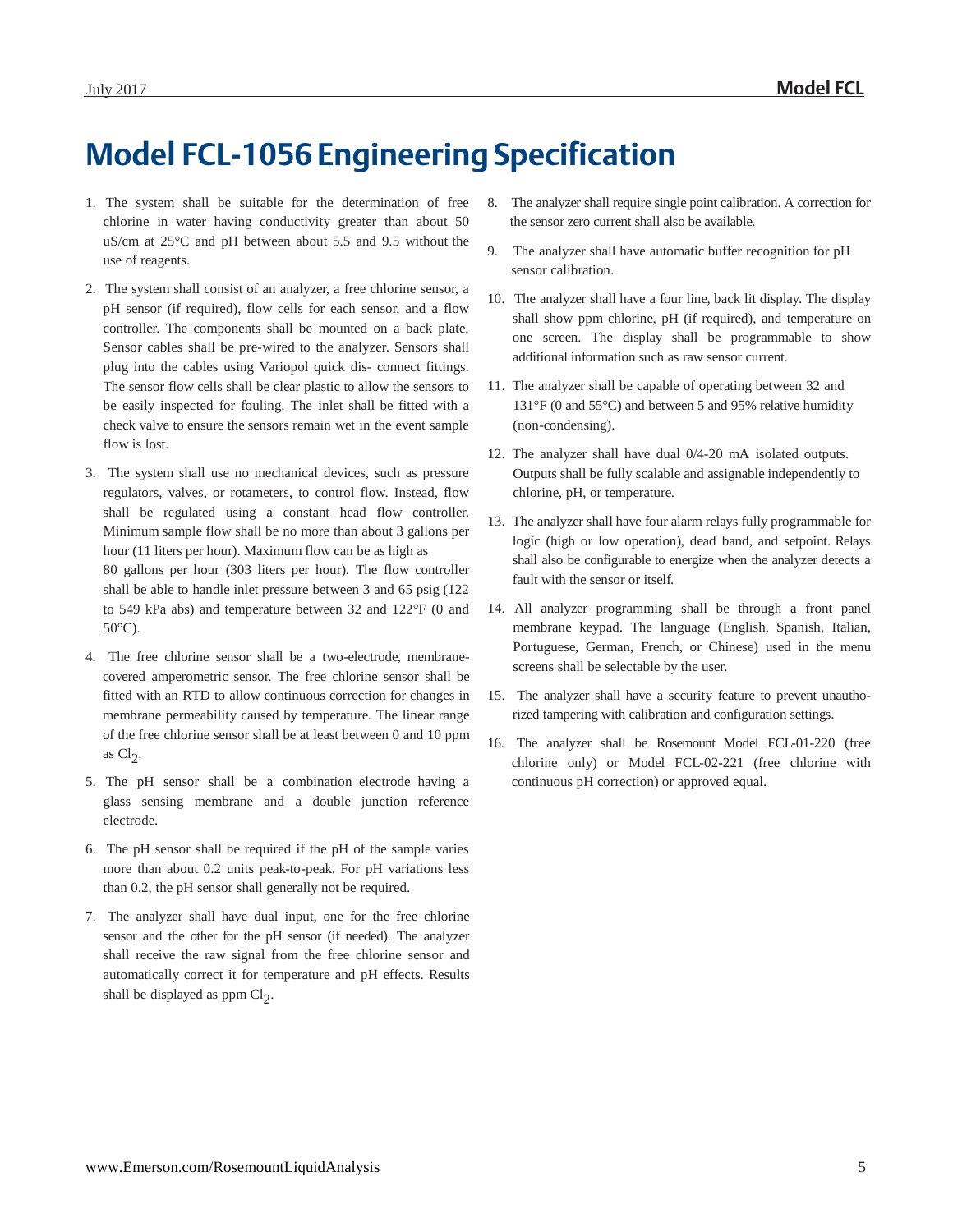## **Model FCL-56 Engineering Specification**

- 1. The system shall be suitable for the determination of free chlorine in water having conductivity greater than about 50 uS/cm at 25°C and pH between about 5.5 and 9.5 without the use of reagents.
- 2. The system shall consist of an analyzer, a free chlorine sensor, a pH sensor (if required), flow cells for each sensor, and a flow controller. The components shall be mounted on a back plate. Sensor cables shall be pre-wired to the analyzer. Sensors shall plug into the cables using Variopol quick disconnect fittings. The sensor flow cells shall be clear plastic to allow the sensors to be easily inspected for fouling. The inlet shall be fitted with a check valve to ensure the sensors remain wet in the event sample flow is lost.
- 3. The system shall use no mechanical devices, such as pressure regulators, valves, or rotameters, to control flow. In-stead, flow shall be regulated using a constant head flow controller. Minimum sample flow shall be no more than about 3 gallons per hour (11 liters per hour). Maximum flow can be as high as 80 gallons per hour (303 liters per hour). The flow controller shall be able to handle inlet pressure between 3 and 65 psig (122 to 549 kPa abs) and temperature between 32 and 122°F (0 and 50°C).
- 4. The free chlorine sensor shall be a two-electrode, membranecovered amperometric sensor. The free chlorine sensor shall be fitted with an RTD to allow continuous correction for changes in membrane permeability caused by temperature. The linear range of the free chlorine sensor shall be at least between 0 and 10 ppm as  $Cl<sub>2</sub>$ .
- 5. The pH sensor shall be a combination electrode having a glass sensing membrane and a double junction reference electrode.
- 6. The pH sensor shall be required if the pH of the sample varies more than about 0.2 units peak-to-peak. For pH variations less than 0.2, the pH sensor shall generally not be required.
- 7. The analyzer shall have dual input, one for the free chlorine sensor and the other for the pH sensor (if needed). The analyzer shall receive the raw signal from the free chlorine sensor and automatically correct it for temperature and pH effects. Results shall be displayed as  $ppm Cl<sub>2</sub>$ .
- 8. The analyzer shall require single point calibration. A correction for the sensor zero current shall also be available.
- 9. The analyzer shall have automatic buffer recognition for pH sensor calibration.
- 10. The analyzer shall have a four line, full color display. The display shall show ppm chlorine, pH (if required), and temperature on one screen. The display shall be programmable to show additional information such as raw sensor current.
- 11. The analyzer shall be capable of operating between 14 and 140°F (-10 and 60°C) and between 5 and 95% relative humidity (non-condensing).
- 12. The analyzer shall have four 0/4-20 mA isolated outputs and HART digital communications. Outputs shall be fully scalable and assignable independently to chlorine, pH, or temperature. PID control shall be available as a standard feature.
- 13. The analyzer shall have four alarm relays fully programmable as a high/low alarm with adjustable deadband or as a timer. Timer functions shall include an interval timer, bleed and feed timer, delay timer, and date and time timer. Time- proportional control shall also be available. In addition relays shall be configurable to energize when the analyzer detects a fault with itself or the sensor.
- 14. All analyzer programming shall be through a front panel membrane keypad. The language (English, Spanish, Italian, Portuguese, German, French, Russian, Polish, or Chinese) shall be selectable by the user.
- 15. The analyzer shall have a data logger that automatically stores data every thirty seconds for thirty days with older data being discarded to make room for newer data. In addition to storing date and time, chlorine concentration, pH, and temperature, the analyzer will store raw sensor current (chlorine sensor) and mV reading and glass and reference impedance (pH sensor). Stored data shall be downloadable through a USB port.
- 16. The analyzer shall have a dual graphical display that allows stored data to be viewed over one hour, one day, seven days, and one month intervals.
- 17. The analyzer shall have a data logger that stores up to 300 events.
- 18. The analyzer shall have help screens, available at the touch of a button, that provide information about configuration, calibration, and troubleshooting.
- 19. The analyzer shall have a security feature to prevent unauthorized tampering with calibration and configuration settings.
- 20. The analyzer shall be Rosemount Model FCL-01- 240 (free chlorine only) or Model FCL-02-241 (free chlorine with continuous pH correction) or approved equal.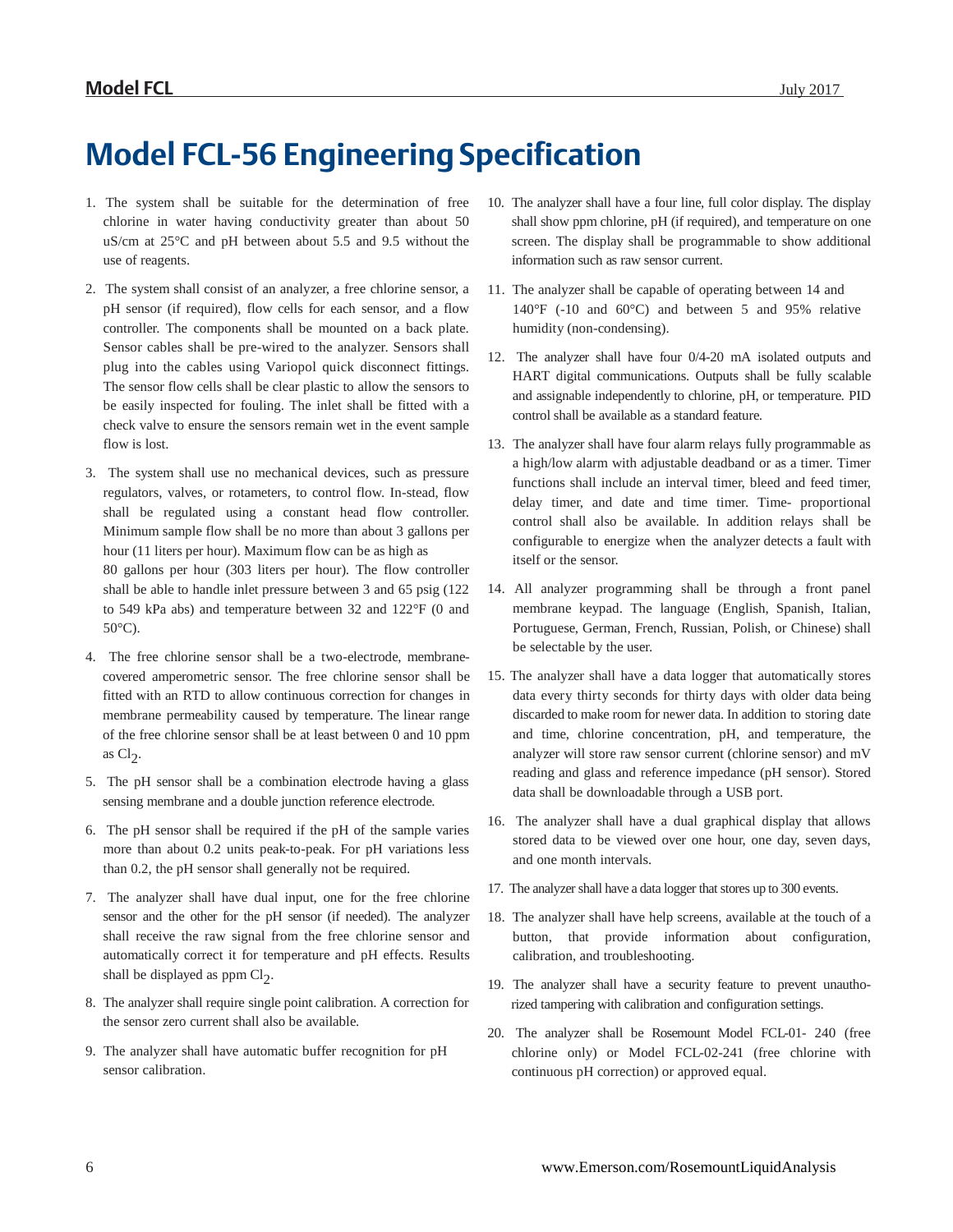# **Ordering Information**

**Model FCL Free Chlorine Measuring System.** The FCL is a complete system for the determination of free chlorine in water. It consists of the sensor(s), analyzer, and constant head overflow cup to control sample flow. All components are mounted on a backplate. Model option -02 includes a pH sensor for continuous, automatic pH correction. Three replacement membranes and a 4-oz. (120 ml) bottle of electrolyte solution are shipped with the chlorine sensor.

| Model FCL Free Chlorine Measuring System |                                                                |  |  |
|------------------------------------------|----------------------------------------------------------------|--|--|
| <b>CODE</b>                              | pH Correction (required selection)                             |  |  |
| 01                                       | Without continuous pH correction                               |  |  |
| 02                                       | With continuous pH correction                                  |  |  |
| <b>CODE</b>                              | Analyzer (required selection)                                  |  |  |
| 220                                      | 1056-03-24-38-AN, single input (chlorine) (option -01 only)    |  |  |
| 221                                      | 1056-03-24-32-AN, dual input (free chlorine) (option -02 only) |  |  |
| 240                                      | 56-03-24-38-HT, (option -01 only)                              |  |  |
| 241                                      | 56-03-24-32-HT, (option -02 only)                              |  |  |
| FCL-02-221                               | <b>EXAMPLE</b>                                                 |  |  |

### **Component Parts**

| <b>Analyzer Model</b> | <b>Description</b>                                                                                      |  |
|-----------------------|---------------------------------------------------------------------------------------------------------|--|
| 1056-03-24-38-AN      | 1056 analyzer, single input (chlorine), alarm relays, analog output, 85-265VAC, 47.5-65.0 Hz            |  |
| 1056-03-24-32-AN      | 1056 analyzer, dual input (chlorine and pH), alarm relays, analog output, 85-265VAC, 47.5-65.0 Hz       |  |
| 56-03-24-38-HT        | 56 analyzer, single input (chlorine), alarm relays, analog / HART output, 85-265 VAC, 47.5-65.0 Hz      |  |
| 56-03-24-32-HT        | 56 analyzer, dual input (chlorine and pH), alarm relays, analog / HART output, 85-265 VAC, 47.5-65.0 Hz |  |
| <b>Sensor Model</b>   | <b>Description</b>                                                                                      |  |
| 499ACL-01-54-VP       | Free chlorine sensor with Variopol connector                                                            |  |
| 3900VP-02-10          | pH sensor with Variopol connector                                                                       |  |
| <b>Sensor Cable</b>   | <b>Description</b>                                                                                      |  |
| 23747-04              | Interconnecting cable, Variopol for 499ACL sensor, 4 ft (1.2m)                                          |  |
| 23645-08              | Interconnecting cable, Variopol for 3900VP sensor, (gray) 4 ft $(1.2m)$                                 |  |
| 24281-05              | Interconnecting cable, Variopol for 3900VP sensor, (blue) 4 ft (1.2m)                                   |  |

### **Accessories and Spare Parts**

| l Part Number | <b>Description</b>                                                 |
|---------------|--------------------------------------------------------------------|
| 9240048-00    | Tag, stainless steel (specify marking)                             |
| 23502-08      | Membrane assembly with o-ring for free chlorine sensor, quantity 3 |
| 9210356       | Fill solution for free chlorine sensor, 4 oz. (120 ml)             |